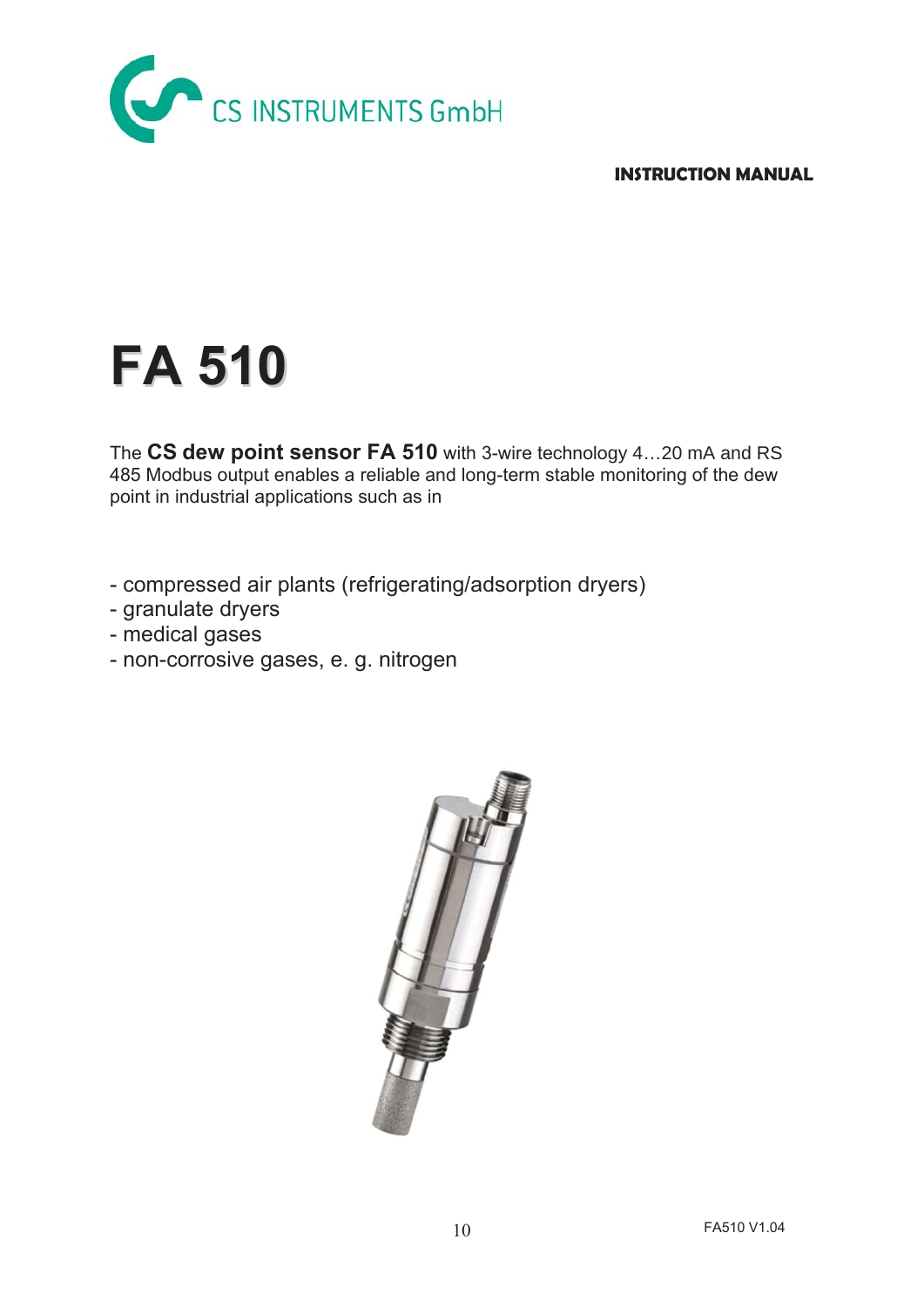

#### **FUNCTIONS**

|                                                  | Page |
|--------------------------------------------------|------|
| Introduction                                     |      |
| Notes of safety                                  | 12   |
| Description                                      | 12   |
| <b>Technical data</b>                            | 13   |
| Diagram of instrument / Dimensions of instrument | 14   |
| Installation                                     | 15   |
| Modbus Interface                                 | 16   |
| Calibration/Adjustment                           | 18   |
| Warranty                                         | 18   |
| Ordering details                                 | 18   |
| Contact                                          | 20   |
|                                                  |      |

**INTRODUCTION** 

Dear CS customer,

You have made the right decision by choosing a measuring instrument of CS Instruments GmbH. Thousands of customers buy our high standard products every year. There are a few good reasons for doing so:

- Cost-performance ratio. Reliable quality at a fair price.
- We have the ideal solutions for your measuring tasks based on our expert experience gained over 20 years.
- Our high quality standard.
- Of course, our instruments carry the CE symbol required by the EU.
- Calibration certificates, trainings, consultation and calibration on location.
- **Our after sales-service, we do not leave you out in the cold.**

Our service guarantees fast help.

Measuring instrument conforms with **DIN EN 61326-1**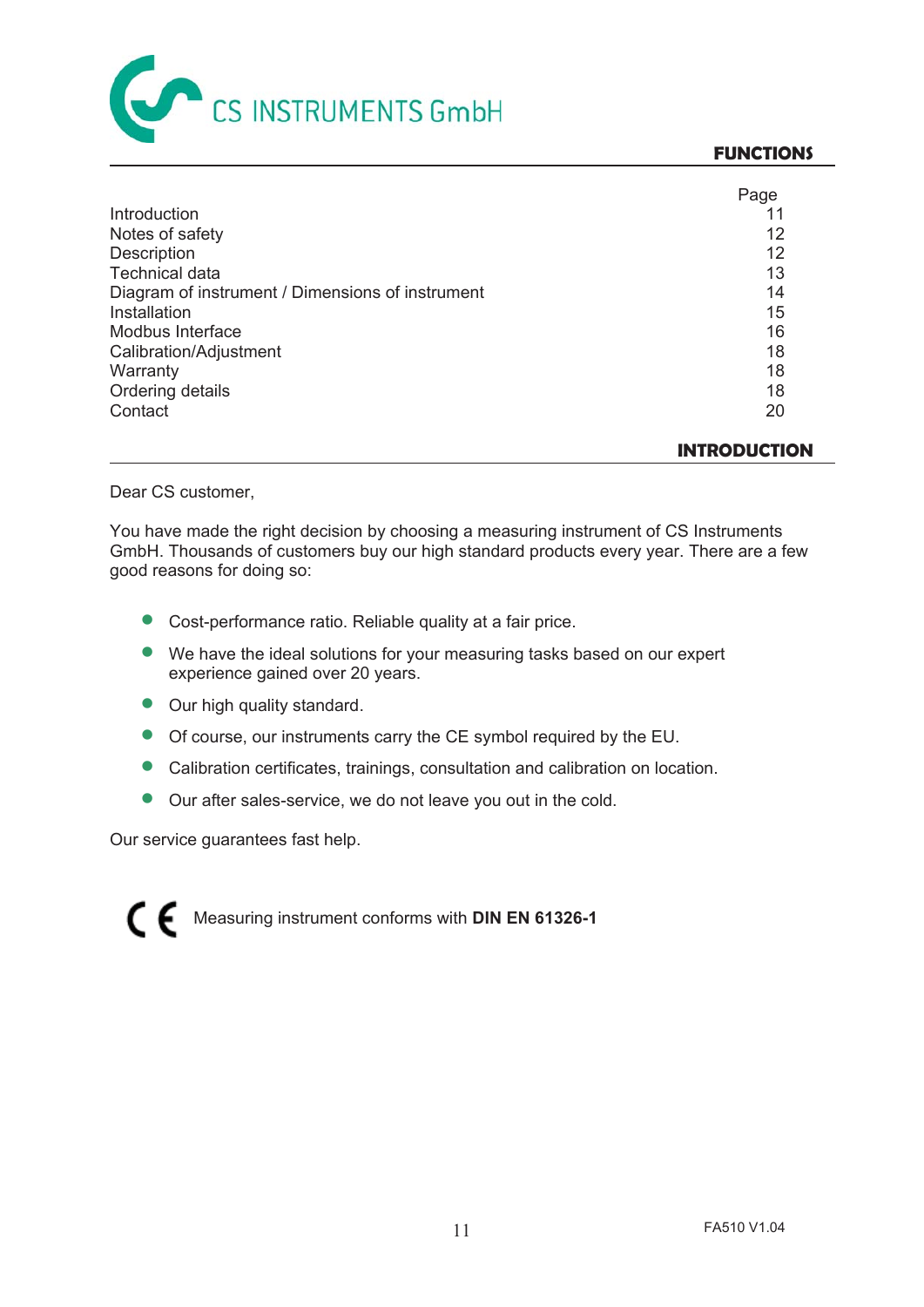

# **NOTES ON SAFETY**

# **Please read prior to operation!**

**Warning**: Do not exceed a pressure range of > 50 bar with standard version. With special versions up to 350 bar.

**!** 

Observe measuring ranges of sensor! The probes are damaged if they are overheated.

Observe max. storage and transport temperature as well as max. operating temperature (e. g. protect measuring instrument from direct sunlight).

Warranty claims no longer apply if the instrument is opened, in the case of inexpert handling or use of force.

Adjustments or calibrations should be carried out by qualified measurement and control engineering staff only.

Important: Before installation briefly bleed the compressed air in order to remove condensate and particles. This prevents soiling of FA 510. Standing air leads to long measuring times.

# **DESCRIPTION**

The FA 510 dew point sensor enables a reliable and long-term stable monitoring of the dew point in industrial applications from -80 to +20 °C dew point. The FA 510 features improved stability.

When mounting FA 510 into compressed air systems the pressure dew point (dew point under pressure) up to 50 bar (in the special version up to 350 bar) is measured directly. When mounting FA 510 in atmospheric conditions (ambient pressure) or in the flow off sector (relaxed air) of compressed air systems the atmospheric dew point is measured.

## **Advantages**:

- $\bullet$  Dew point sensor for very low dew points down to -80 °Ctd
- Extremely long-term stable due to internal automatic calibration
- $\bullet$  IP 65 housing grants a reliable protection in extreme industrial conditions
- Very fast response time
- **Installable in the dryer by means of G 1/2" thread, optional UNF 5/8" or NPT**  $\frac{1}{2}$ **"**
- High accuracy of  $\pm$  2 °Ctd
- Calibration on location and testing with CS control and calibration set (PC connection set)

## **Programming via Software**.

With the CS Service Software incl. USB / Modbus Adapter the Modbus settings, the scaling of the Analogue output and the assignment of the measurement values could be set.

- Analogue output 4…20 mA scalable
- Switching between °Ctd, °Ftd, % RH, °C, °F, g/m<sup>3</sup>, mg/m<sup>3</sup>, g/kg, ppm, and so on
- Calibration and adjustment
- Sensor diagnosis
- Read-out of service data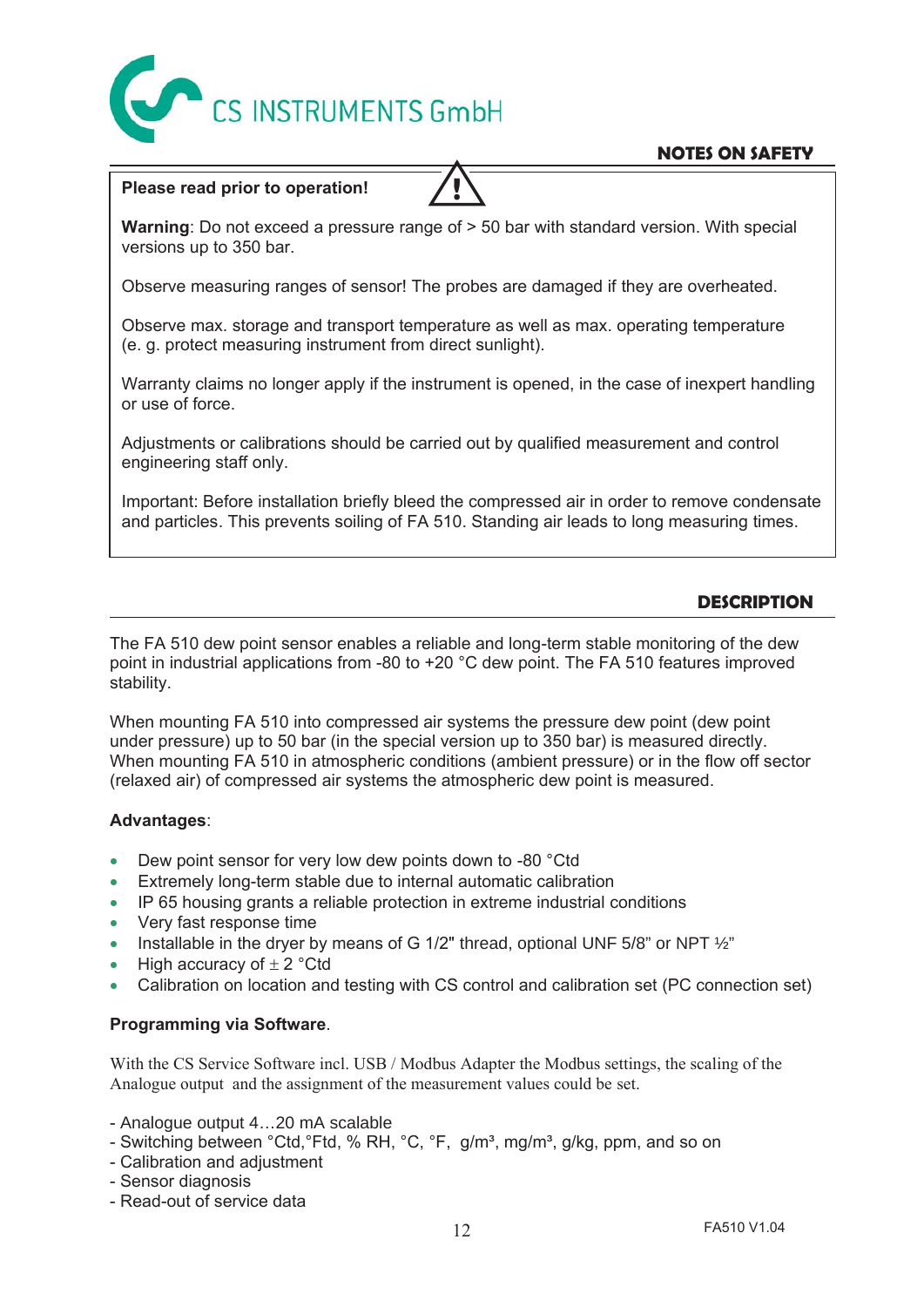

# **TECHNICAL DATA**

| Measuring range           | -8020 °Ctd pressure dew point resp. dew point in °Ctd<br>0100 % RH<br>$-2070$ °C                                 |
|---------------------------|------------------------------------------------------------------------------------------------------------------|
| Type 0699.0510, FA 510    | $-8020$ °Ctd $\triangleq$ 420 mA                                                                                 |
| Type 0699.0512, FA 510    | $-2050$ °Ctd $\triangle 420$ mA<br>Other scales on request, for example, -60  30 $^{\circ}$ Ctd $\cong$ 4  20 mA |
| Accuracy:                 | typical $\pm$ 1 °Ctd von 20-20 °Ctd<br>$\pm$ 2 °Ctd von -50-20 °Ctd<br>$\pm$ 3 °Ctd von -50-80 °Ctd              |
| Pressure range:           | -150 bar standard                                                                                                |
| Power supply:             | 24V VDC (1030 VDC)                                                                                               |
| Output:                   | 420 mA 3-wire technology**                                                                                       |
|                           | RS 485 (Modbus RTU) **                                                                                           |
| Protection class:         | IP 65                                                                                                            |
| EMV:                      | <b>DIN EN 61326</b>                                                                                              |
| Operating temperature:    | -2070 °C (ideal $050$ °C)                                                                                        |
| Storage temperature:      | $-4080 °C$                                                                                                       |
| Load for analogue output: | < 500 Ohm                                                                                                        |
| Screw-in thread:          | G 1/2" stainless steel                                                                                           |
|                           | Optional: UNF 5/8" or NPT 1/2"                                                                                   |
| Material of housing:      | zinc alloy, PC, ABS                                                                                              |
| Sensor protection:        | sinter filter 50 $\mu$ m stainless steel                                                                         |
| Connection:               | M12, 5-pole                                                                                                      |
| Response time t95:        | < 30 seconds (descending)<br>< 10 seconds (ascending)                                                            |

**\*\* Remark:** Parallel use of analogue 4…20mA and RS 485 Modbus output is possible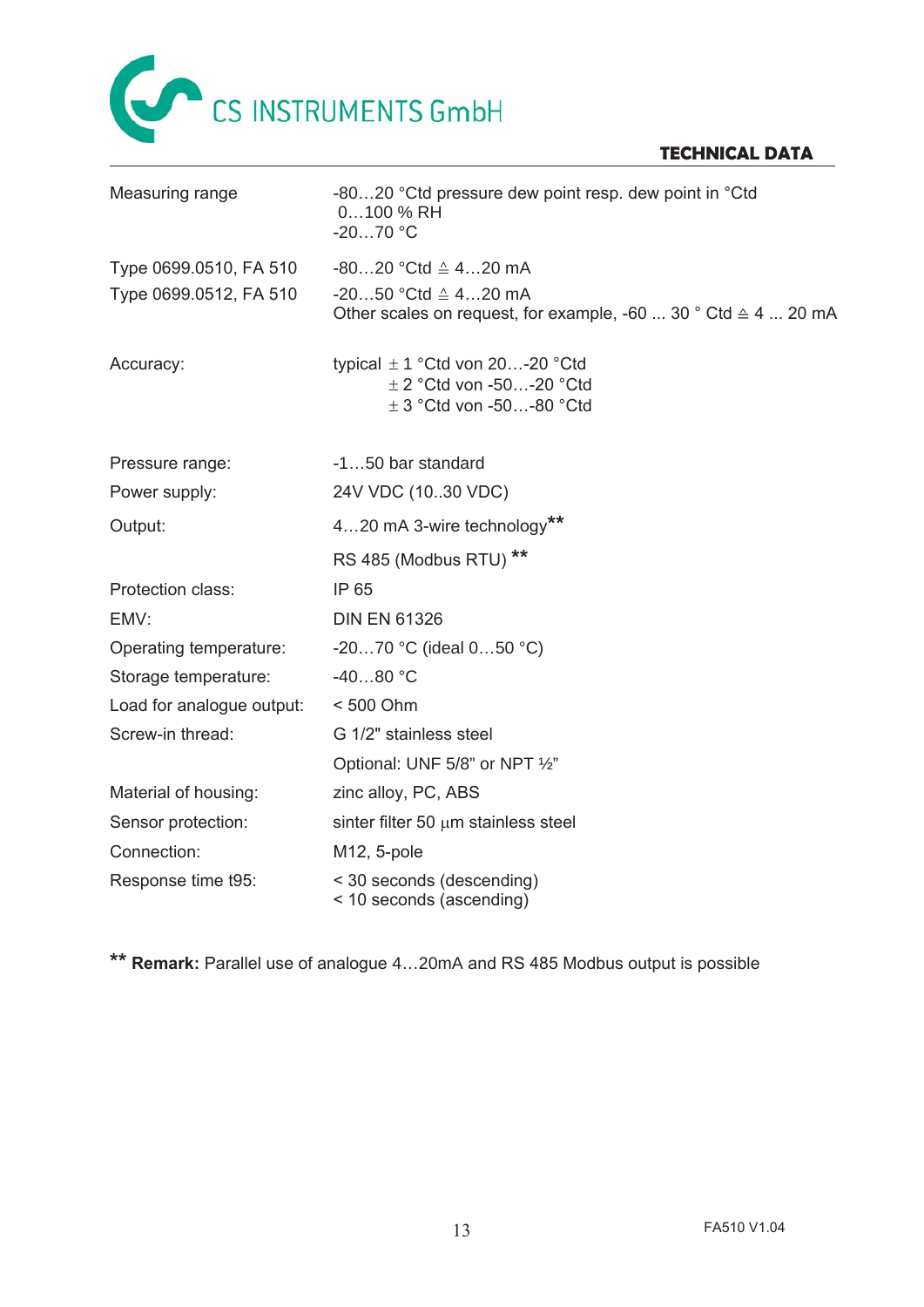

123,2



|        |                                                                | Pin 1 | Pin 2          | Pin 3 | Pin 4          | Pin 5                     |
|--------|----------------------------------------------------------------|-------|----------------|-------|----------------|---------------------------|
| FA 510 | <b>Connector plug</b>                                          | $+VB$ | <b>RS485 A</b> | -VB   | <b>RS485 B</b> | $+1$<br>Current<br>output |
|        | <b>Connection cable</b><br>0554.0104 (5 m)<br>0554.0105 (10 m) | brown | white          | blue  | black          | grey                      |

| $+VB$ | Positive supply voltage 24VDC (1030 VDC) smoothed |
|-------|---------------------------------------------------|
|       | $RS485A$ Modbus A $(+)$                           |
| $-VB$ | Negative supply voltage                           |
|       | $RS485 B$ Modbus B (-)                            |
| $+1$  | Positive 420 mA signal **                         |

\*\* Measuring value assignment for 4-20mA signal selectable

If no connection cable (0553.0104, 0553.0105) is ordered, the sensor will be supplied with a M12 connector plug. The user can connect the supply and signal cables as indicated in the connection diagram.



**M12 connector plug Wiring diagram** 



**Remark**: The sensor must be connected in strainless state only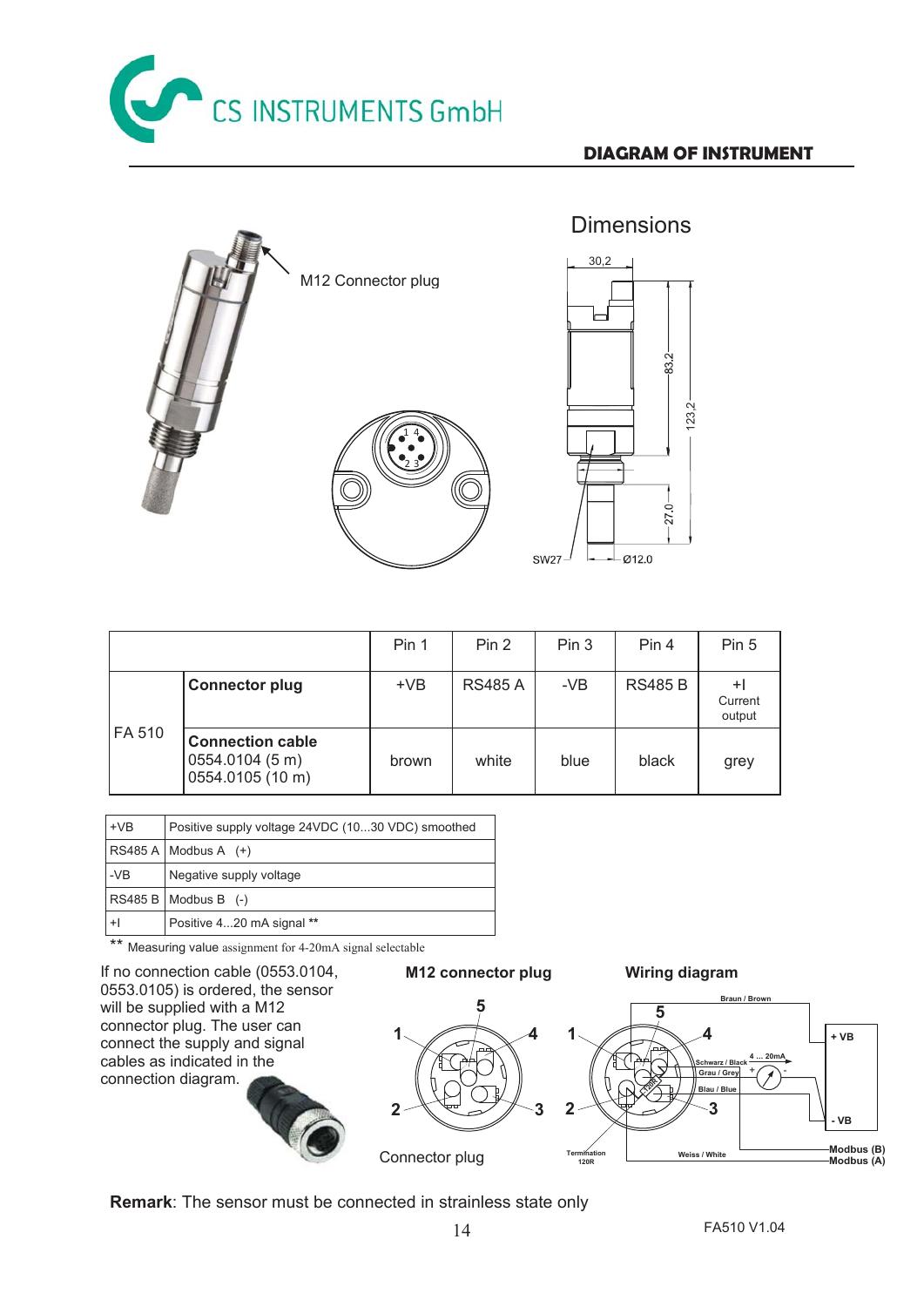



- The direct installation of the sensor is only allowed in the unpressurized state of the system
- • The sensor must be tightened with a torque of 25 30 Nm.
- Tightness of the connection must be checked and ensured.
- It is not permitted to use a sealing ring with a NPT 1/2" thread. Appropriate PTFE sealing tape or sealant should be used instead

# **Please note: CS recommends the indirect installation with measuring chamber**

**Advantage**: Easy mounting and dismounting of the probe without interruption of the line. Quick response time due to quick coupling. Optimum sensor protection.

| <b>FA 510</b><br><b>Measuring chamber</b><br><b>Standard connection</b><br>compressed air pipe | Indirectly in the compressed air system<br>Connect probe with measuring chamber to the<br>compressed air pipe by means of a quick coupling. In<br>case of compressed air containing oil and dirt particles<br>a pre-filter should be installed in front of the measuring<br>chamber. Compressed air flows continuously (at 7 bar<br>approx. 1 I/min expanded) in the capillary pipe of the<br>measuring chamber. The reaction times for the humidity<br>reading are shorter than in case of a direct mounting. |
|------------------------------------------------------------------------------------------------|----------------------------------------------------------------------------------------------------------------------------------------------------------------------------------------------------------------------------------------------------------------------------------------------------------------------------------------------------------------------------------------------------------------------------------------------------------------------------------------------------------------|
| <b>FA 510</b><br>compressed air pipe                                                           | Directly in the compressed air system<br>Screw in probe with G 1/2" thread pressure-tight in the<br>center or at the top of the compressed air pipe. Take<br>care that measurement is effected close to the<br>compressed air flow. U-bend pipes or non-flowing<br>compressed air, result in very slow reaction times for<br>the moisture reading.                                                                                                                                                             |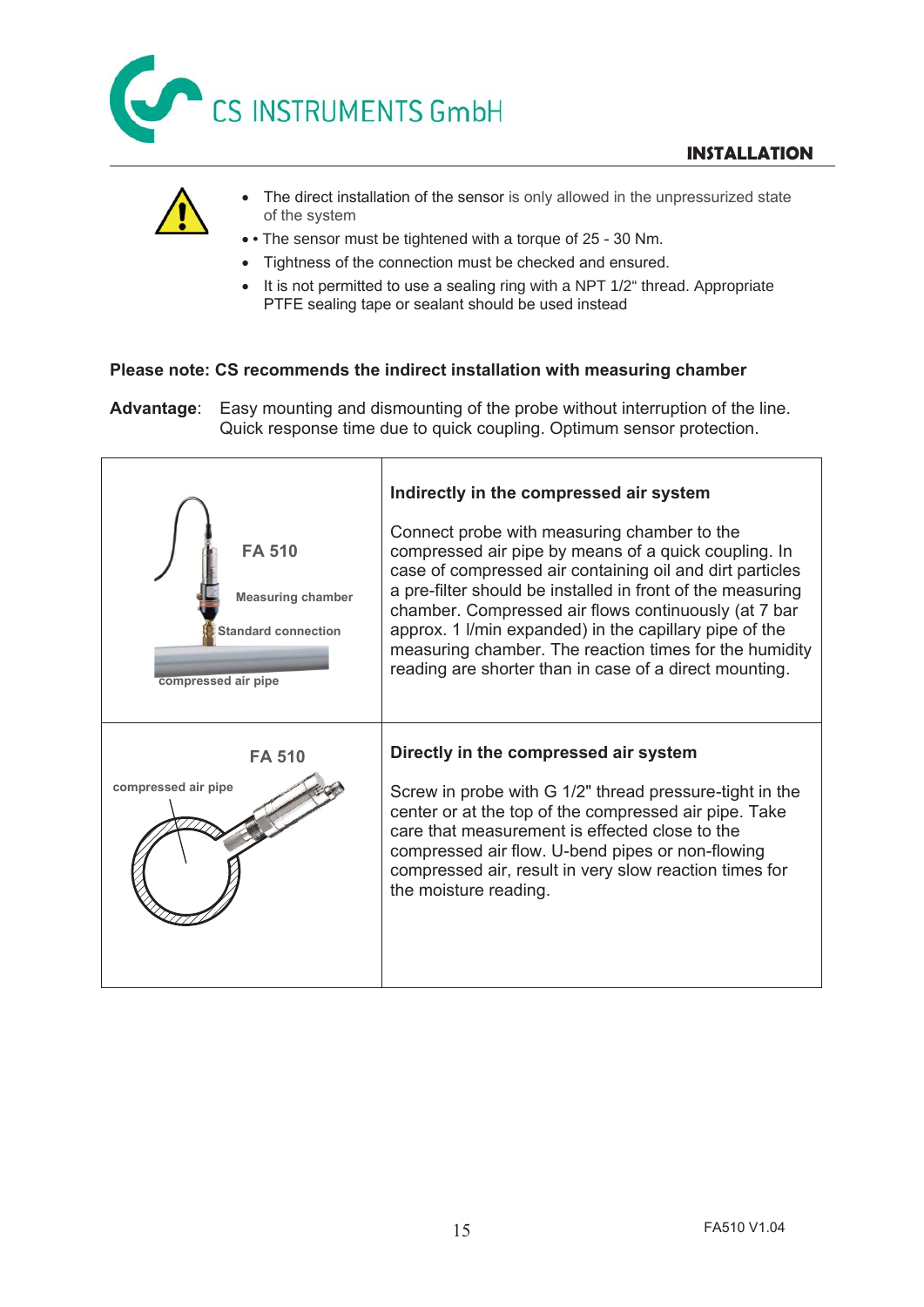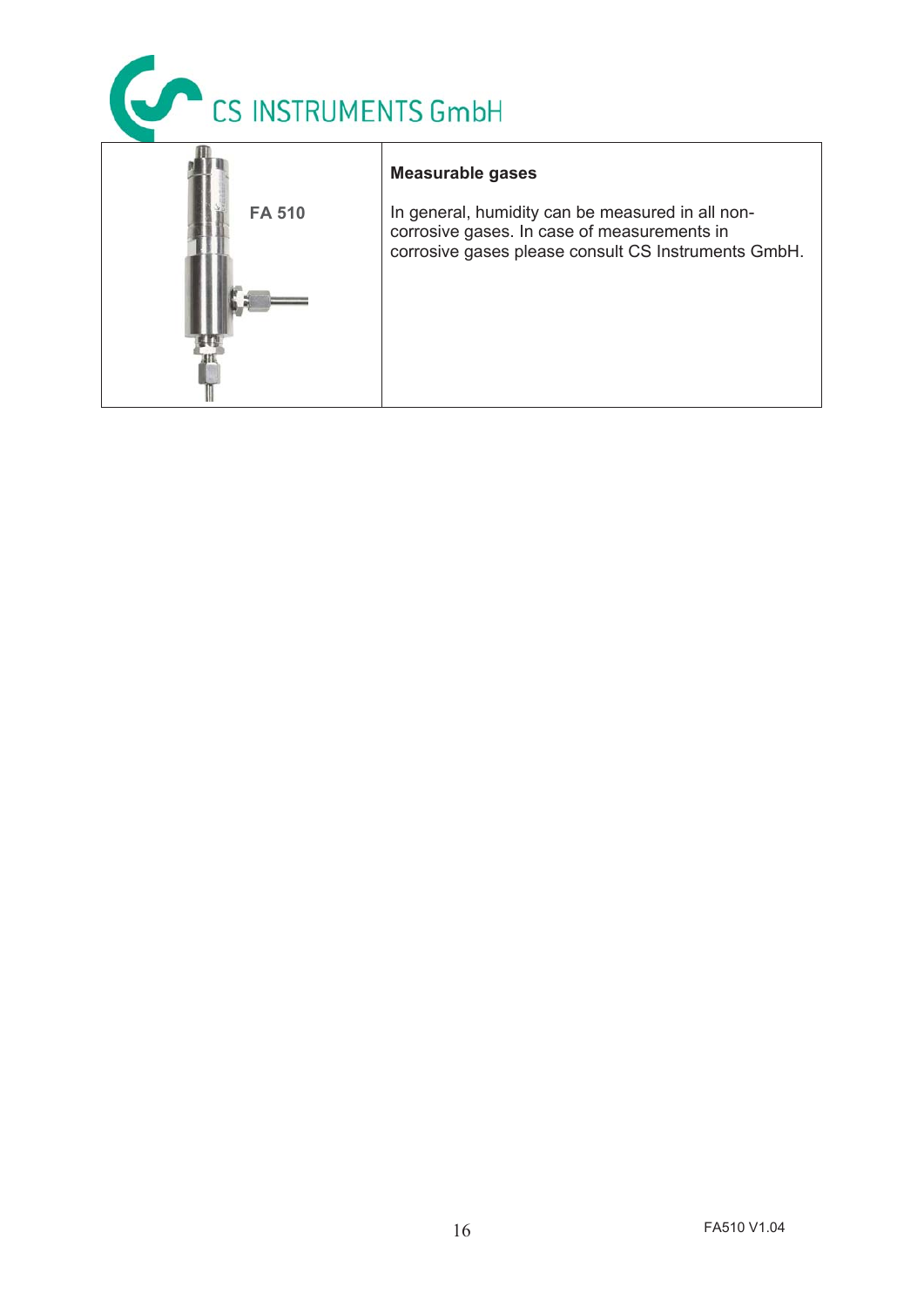

# The dew point sensor FA 510 comes with a Modbus RTU Interface. Before commissioning of the sensor the communication parameters

# Modbus ID, Baudrate, Parity und Stop bit

# must be set in order to ensure the communication with the Modbus master.

The adjustment can be done either with the CS Instruments PC service software, DS 400, DS 500 and the hand-held instrument PI 500 done.

## Modbus communication default values:

- Modbus ID :  $1$  (1 -247)
- 
- Parity: even (none, even, odd)
- Stoppbit:  $1$  (1,2)

x Baudrate: 19200 bps (1200,2400, 4800, 9600, 19200, 38400 bps)

Supported are following functioncodes:

- Function code 03: Read Holding Register
- Function code 16: Write multiple Register

# **Register Mapping measuring values:**

| Modbus<br>Register | Modbus<br>Address | No.of<br><b>Byte</b> | Data Type | Description                   | Defau<br>It<br>Settin<br>g | Read<br>Write | Unit /Comment                |
|--------------------|-------------------|----------------------|-----------|-------------------------------|----------------------------|---------------|------------------------------|
| 1001               | 1000              | $\overline{4}$       | Float     | Temperature                   |                            | $\mathbb{R}$  | [°C]                         |
| 1003               | 1002              | $\overline{4}$       | Float     | Temperature                   |                            | $\mathbb{R}$  | [°F]                         |
| 1005               | 1004              | $\overline{4}$       | Float     | <b>Relative Humidity</b>      |                            | $\mathbb{R}$  | $[\%]$                       |
| 1007               | 1006              | $\overline{4}$       | Float     | Dew Point                     |                            | $\mathbb{R}$  | [°Ctd]                       |
| 1009               | 1008              | $\overline{4}$       | Float     | Dew Point                     |                            | $\mathbb{R}$  | $\lceil$ <sup>o</sup> Ftd]   |
| 1011               | 1010              | $\overline{4}$       | Float     | <b>Absolute Humidity</b>      |                            | $\mathbb{R}$  | $\left[\frac{g}{m^3}\right]$ |
| 1013               | 1012              | $\overline{4}$       | Float     | <b>Absolute Humidity</b>      |                            | $\mathbb{R}$  | [mg/m <sup>3</sup> ]         |
| 1015               | 1014              | $\overline{4}$       | Float     | <b>Humidity Grade</b>         |                            | $\mathbb{R}$  | [g/kg]                       |
| 1017               | 1016              | $\overline{4}$       | Float     | Vapor Ratio (Volume)          |                            | $\mathbb{R}$  | [ppm]                        |
| 1019               | 1018              | $\overline{4}$       | Float     | Saturation vapor pressure     |                            | $\mathbb{R}$  | [hPa]                        |
| 1021               | 1020              | $\overline{4}$       | Float     | <b>Partial Vapor Pressure</b> |                            | $\mathbb{R}$  | [hPa]                        |
| 1023               | 1022              | $\overline{4}$       | Float     | Atmospheric DewPoint          |                            | $\mathbb{R}$  | [°Ctd]                       |
| 1025               | 1024              | $\overline{4}$       | Float     | Atmospheric DewPoint          |                            | $\mathbb{R}$  | [°Ftd]                       |

# **Remark for DS400 / DS 500 / Handheld devices - Modbus Sensor Datatyp:**

"Data Typ R4-32" match with "Data Type Float"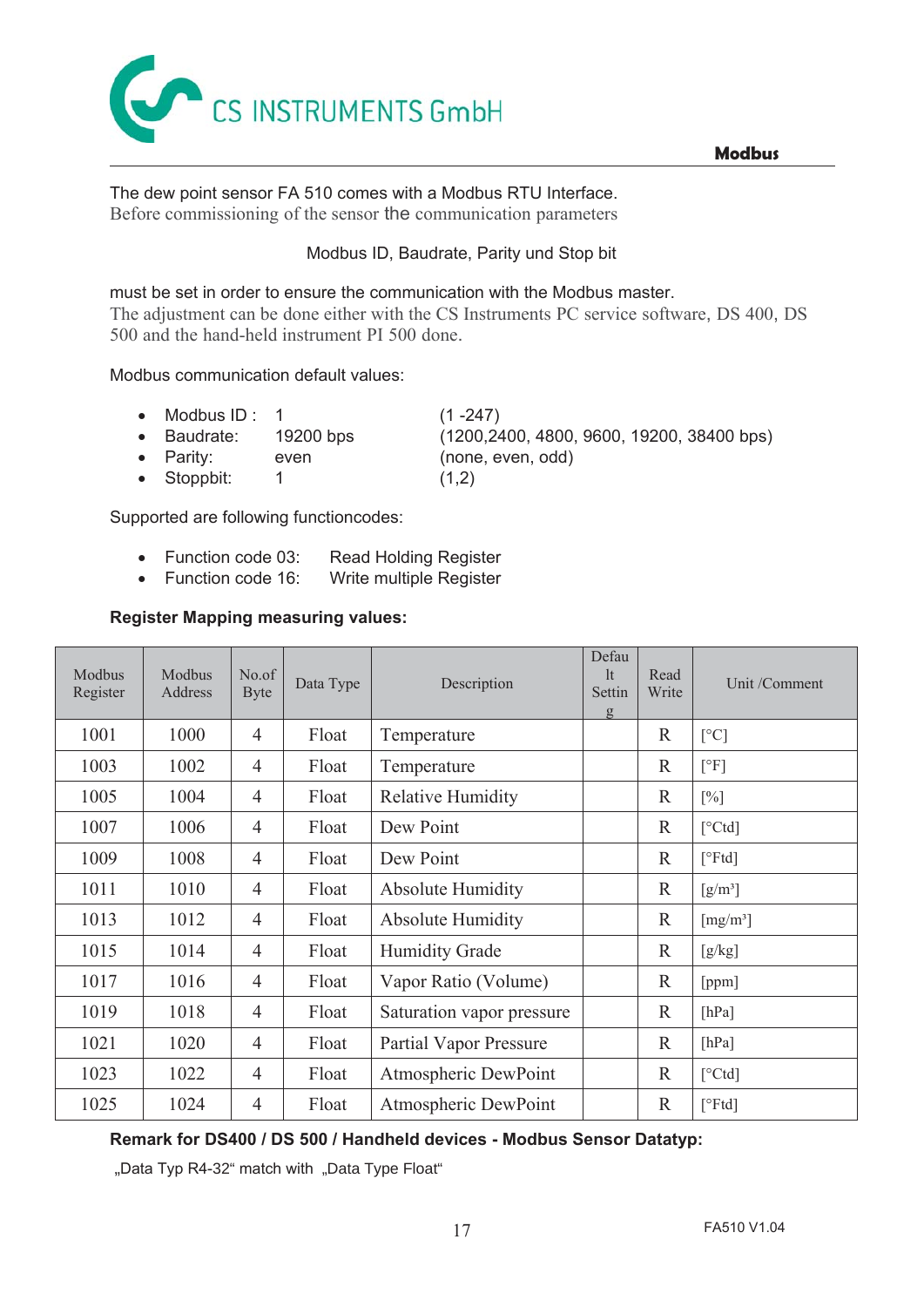

**Modbus** 

| Modbus<br>Register | Modbus<br>Address | No.of<br><b>Byte</b> | Data Type          | Description           | Default<br>Setting   | Read Write | Unit /Comment                                                                      |
|--------------------|-------------------|----------------------|--------------------|-----------------------|----------------------|------------|------------------------------------------------------------------------------------|
| 2001               | 2000              | 2                    | UInt16             | Modbus ID             | $\mathbf{1}$         | R/W        | Modbus ID 1247                                                                     |
| 2002               | 2001              | 2                    | U <sub>Int16</sub> | <b>Baudrate</b>       | $\overline{4}$       | R/W        | $0 = 1200$<br>$1 = 2400$<br>$2 = 4800$<br>$3 = 9600$<br>$4 = 19200$<br>$5 = 38400$ |
| 2003               | 2002              | $\overline{2}$       | U <sub>Int16</sub> | Parity                | 1                    | R/W        | $0 = none$<br>$1 = even$<br>$2 =$ odd                                              |
| 2004               | 2003              | 2                    | U <sub>Int16</sub> | Number of Stopbits    |                      | R/W        | $0 = 1$ Stop Bit<br>$1 = 2$ Stop Bit                                               |
| 2005               | 2004              | $\overline{2}$       | UInt16             | <b>Word Order</b>     | 0xABCD               | R/W        | 0xABCD = Big Endian<br>$0xCDAB = Middle Endian$                                    |
| 2006               | 2005              | 2                    | U <sub>Int16</sub> | <b>Modbus Enabled</b> | FA510: 1<br>FA515: 0 | R/W        | $0 =$ Modbus disabled<br>= Modbus Enabled<br>1                                     |

# **Modbus Settings (2001…2006)**

# **Analog Scaling Settings (2007…2011)**

| Modbus<br>Register | Modbus<br>Address | No.of<br>Byte | Data Type | Description     | Default<br>Setting | Read Write | Unit /Comment                                                                                                                                                                                                                                                                                                                                                                                                                                                        |
|--------------------|-------------------|---------------|-----------|-----------------|--------------------|------------|----------------------------------------------------------------------------------------------------------------------------------------------------------------------------------------------------------------------------------------------------------------------------------------------------------------------------------------------------------------------------------------------------------------------------------------------------------------------|
| 2007               | 2006              | 4             | UInt32    | Output Value    | 4                  | R/W        | $0 = 4-20$ mA disabled<br>1 = Temperature $[^{\circ}C]$<br>$2 =$ Temperature [ $\degree$ F]<br>3 = relative Humidity [%]<br>$4 = DewPoint [°C]$<br>$5 = DewPoint [°F]$<br>$6 =$ Absolute Humidity $[g/m3]$<br>$7 =$ Absolute Humidity $[mg/m3]$<br>8 = Humidity Grade [g/kg]<br>9 = Vapor Ratio [ppm]<br>10 = Saturation Vapor Pressur [hPa]<br>11 = Partial Vapor Pressure [hPa]<br>$12$ = Atmospheric DewPoint $[^{\circ}C]$<br>$13$ = Atmospheric DewPoint $[°F]$ |
| 2009               | 2008              | 4             | float     | 4mA Scale Low   | -80                | R/W        |                                                                                                                                                                                                                                                                                                                                                                                                                                                                      |
| 2011               | 2010              | 4             | float     | 20mA Scale High | 20                 | R/W        |                                                                                                                                                                                                                                                                                                                                                                                                                                                                      |

Modbus installation, Modbus settings and further information refer to the manual CS Instruments **"Modbus Installation and Operating Instructions FA 5xx sensors"**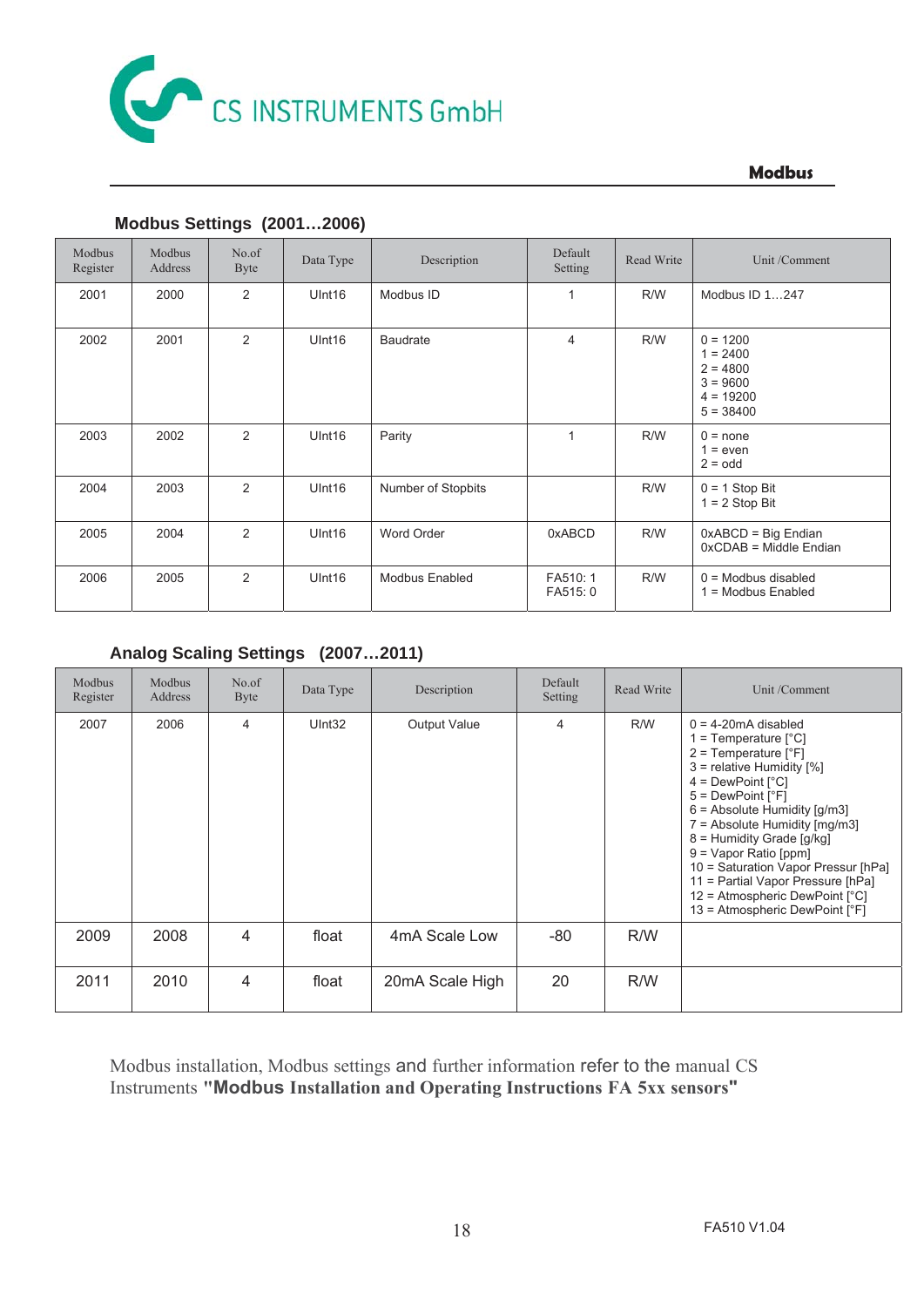

# **CALIBRATION/ADJUSTMENT**

## **From the manufacturer**

According to DIN ISO certification of the measuring instruments we recommend regular calibration and, if necessary, adjustment of the instrument by the manufacturer. The calibration cycles should fit your internal scheme. In the course of the DIN ISO certification, we recommend for FA 510 a calibration cycle of one year. If requested we can carry out the calibration on your premises.

## **WARRANTY**

If you have reason for complaint, we will of course repair any faults free of charge if it can be proven that they are manufacturing faults. The fault should be reported immediately after it has been found and within the warranty time guaranteed by us. Excluded from this warranty is damage caused by improper use and non-adherence to the instruction manual.

The warranty is also cancelled once the measuring instrument has been opened provided this is not described in the instruction manual for maintenance purposes. This is also the case if the serial number has been changed, damaged or removed.

The warranty time for FA 510 is 12 months for the instrument and 6 months for accessories if no other terms are agreed upon. Warranty services do not extend the warranty time.

If in addition to the warranty service necessary repairs, adjustments or similar are carried out, the warranty services are free of charge but there is a charge for other services such as transport and packing costs. Other claims, especially those for damage occurring outside the instrument are not included unless responsibility is legally binding.

#### **After-sales service after the warranty time has elapsed**

We are, of course, there for you after the warranty time has elapsed. In the case of function faults please send us your measuring instrument with a brief description of the defect. Please also indicate your telephone number so that we can contact you if necessary.

## **ORDERING DETAILS**

| Order no. | Description                                                                            |
|-----------|----------------------------------------------------------------------------------------|
| 0699.0510 | FA 510 dew point sensor (-8020 °Ctd)                                                   |
| 0699.0512 | FA 510 dew point sensor (-2050 °Ctd)                                                   |
| 0553.0104 | Connection cable, length: 5 m                                                          |
| 0553.0105 | Connection cable, length: 10 m                                                         |
| 0699.3390 | Standard measuring chamber for compressed air up to 16 bar                             |
| 0699.3590 | High-pressure measuring chamber up to 350 bar *                                        |
| 0699.3690 | Measuring chamber for atmospheric dew point                                            |
| 0699.3790 | Measuring chamber for respiratory air bottles up to 350 bar *                          |
| 0699.4004 | Special scaling, output in g/kg, % RH, mg/m <sup>3</sup> , ppm (V/V), g/m <sup>3</sup> |
| 0699.3396 | Precision calibration at -40 °Ctd or 3° Ctd incl. ISO certificate                      |
| 3200.0003 | Precision calibration at 0 °Ctd and 10 °Ctd incl. ISO certificate                      |
|           | CS Service Software for FA/VA sensors incl. PC connection set,                         |
|           | USB connection and interface adapter to the sensor                                     |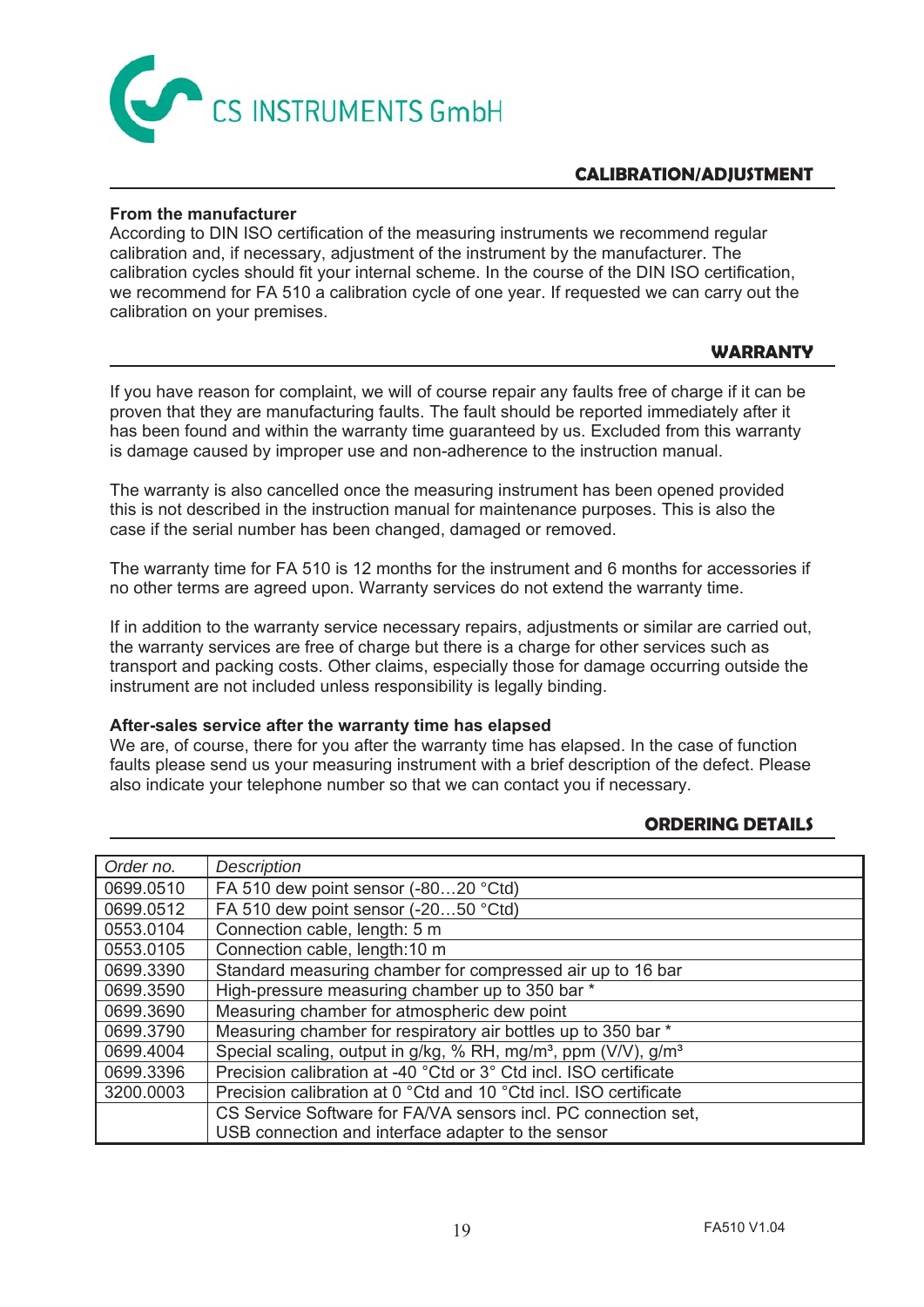



# KONFORMITÄTSERKLÄRUNG

DECLARATION OF CONFORMITY

Wir We

CS Instruments GmbH<br>Am Oxer 28c, 24955 Harrislee

Erklären in alleiniger Verantwortung, dass das Produkt Declare under our sole responsibility that the product

> Feuchtesensoren FA 510 / FA 515 Dew point sensors FA 510 / FA 515

den Anforderungen folgender Richtlinien entsprechen: We hereby declare that above mentioned components comply with requirements of the following EU directives:

| Elektromagnetische Verträglichkeit                 | 2014/30/EUG |
|----------------------------------------------------|-------------|
| Electromagntic compatibility                       | 2014/30/EC  |
| RoHS (Restriction of certain Hazardous Substances) | 2011/65/EC  |

Angewandte harmonisierte Normen:

Harmonised standards applied:

| EMV-Anforderungen       | EN 55011: 2011-04   |  |
|-------------------------|---------------------|--|
| <b>EMC</b> requirements | EN 61326-1: 2013-07 |  |
|                         |                     |  |

Anbringungssjahr der CE Kennzeichnung: 15

Year of first marking with CE Label: 15

Das Produkt ist mit dem abgebildeten Zeichen gekennzeichnet. The product is labelled with the indicated mark.

 $\epsilon$ 

Harrislee, den 19.04.2016

Wolfgang Blessing Geschäftsführer